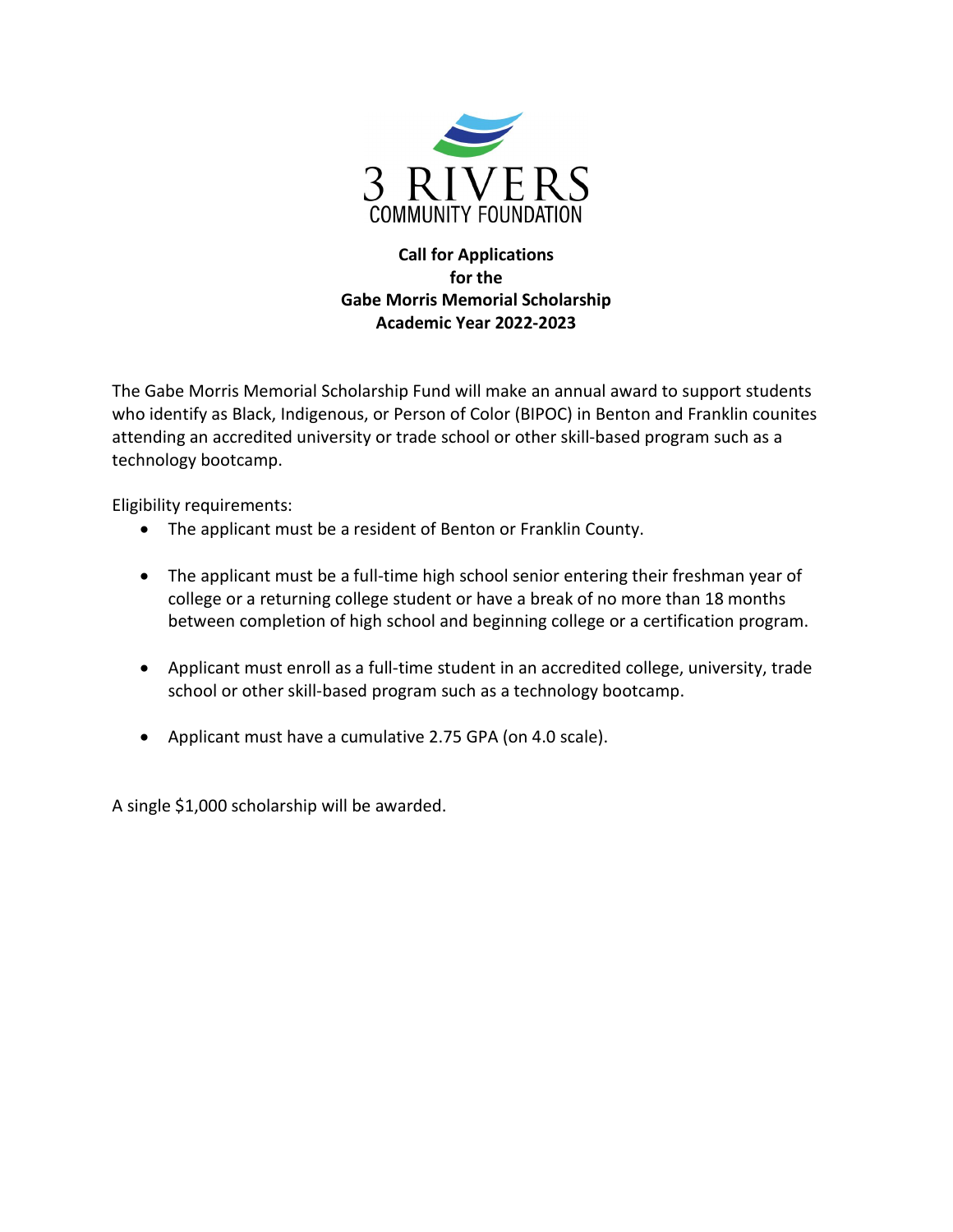# **3 Rivers Community Foundation Gabe Morris Memorial Scholarship Academic Year 2022-23**

To apply, please provide the following**:** 

#### **Application Form (Attached).**

**Essay.** Write an essay (500 to 1000 words) telling us about your achievements, interests, and academic/career goals.

**References.** Please include two reference letters with your application. These letters should be from people who know you through your academic or employment experience or your community leadership and participation. Please do not include relatives as references.

**Transcript.** Your full transcript from the school you are currently attending can be enclosed with your application or mailed directly to the 3 Rivers Community Foundation.

**Deadline:** Applications will be accepted from January 1 through April 30, 2022. Send the fully completed application, plus letters of reference and school transcripts to:

> Gabe Morris Memorial Scholarship 3 Rivers Community Foundation 1333 Columbia Park Trail, #310 Richland, WA 99352

**Final Selection:** The selection is expected to be completed in June with notification to the award recipient by letter in July.

**Payment:** Payment of the scholarship award will be made directly to the institution in the recipient's name. Payment will be submitted following receipt of verification of enrollment.

**Verification.** I affirm that the information included with my application is true and accurate in all respects and that I intend to pursue a post-secondary degree or certification. I understand that if selected, the awarding of funds is contingent upon my full-time enrollment in an accredited institution or skill-based program, and that the funds will be paid directly to the institution and used toward the cost of my education.

| Signature: |  |
|------------|--|
|------------|--|

Date:  $\Box$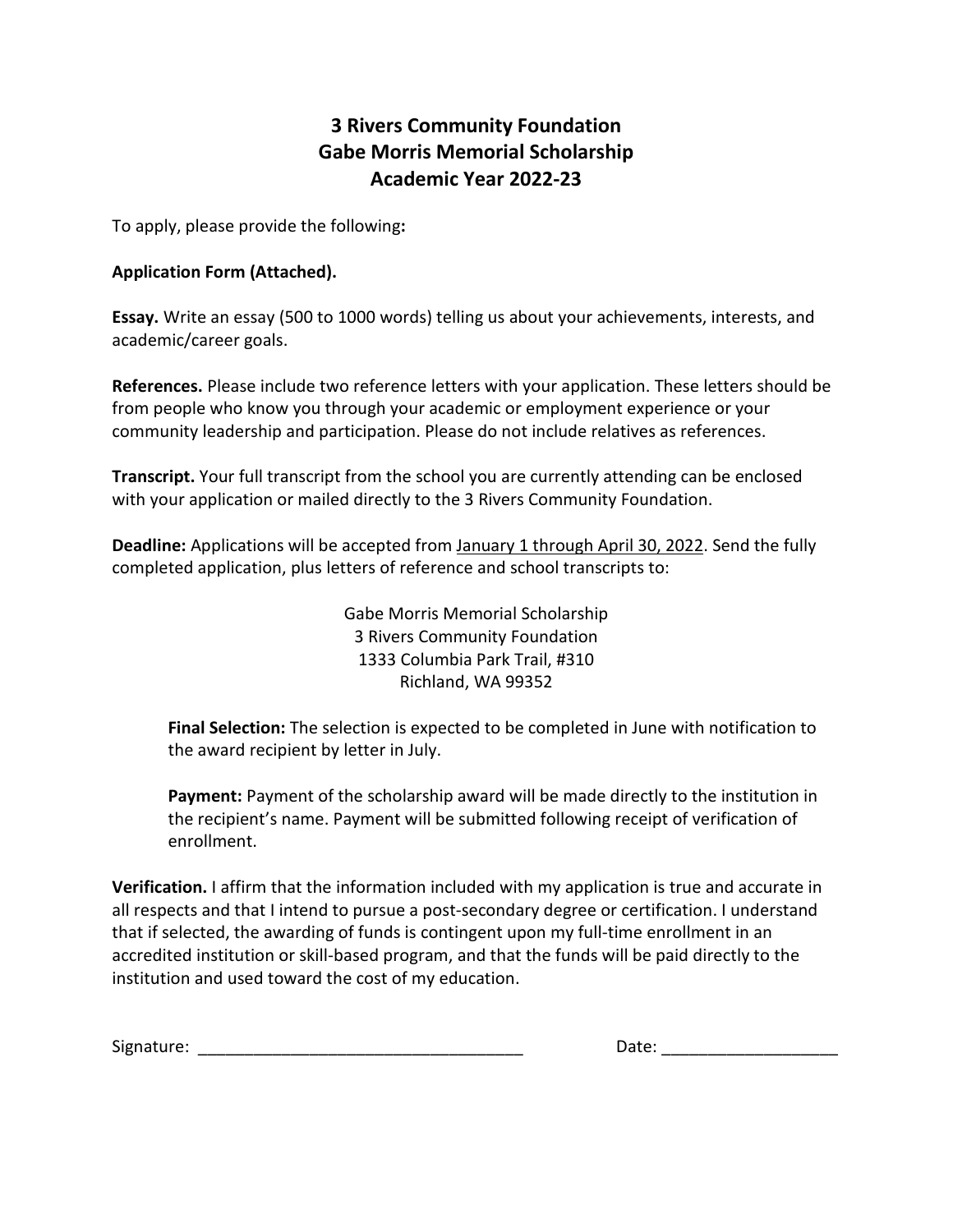# **3 Rivers Community Foundation Gabe Morris Memorial Scholarship Academic Year 2022-23**

| <b>Application Form</b>                                                                                                                                                                                                                                                                              |  |  |
|------------------------------------------------------------------------------------------------------------------------------------------------------------------------------------------------------------------------------------------------------------------------------------------------------|--|--|
|                                                                                                                                                                                                                                                                                                      |  |  |
|                                                                                                                                                                                                                                                                                                      |  |  |
|                                                                                                                                                                                                                                                                                                      |  |  |
| Race/Ethnicity:                                                                                                                                                                                                                                                                                      |  |  |
| African Descent/African American/Black<br>______ Bi/Multiracial<br>Caribbean<br>East Asian<br>First Nations/Indigenous/Native American/Alaska Native<br>Hispanic<br>Latino/a/Latinx<br>Middle Eastern North African<br>Pacific Islander/Native Hawaiian<br>South/Central American<br>Southeast Asian |  |  |
| <b>Current High School Students</b>                                                                                                                                                                                                                                                                  |  |  |
| Cumulative GPA (4.0 Scale):                                                                                                                                                                                                                                                                          |  |  |
| Where are you planning to use your scholarship?                                                                                                                                                                                                                                                      |  |  |

Include a copy of your acceptance letter if you have already applied and have received your confirmation.

### **Continuing College Students**

| Name of school:          |  |
|--------------------------|--|
| Current GPA (4.0 Scale): |  |
| Major:                   |  |